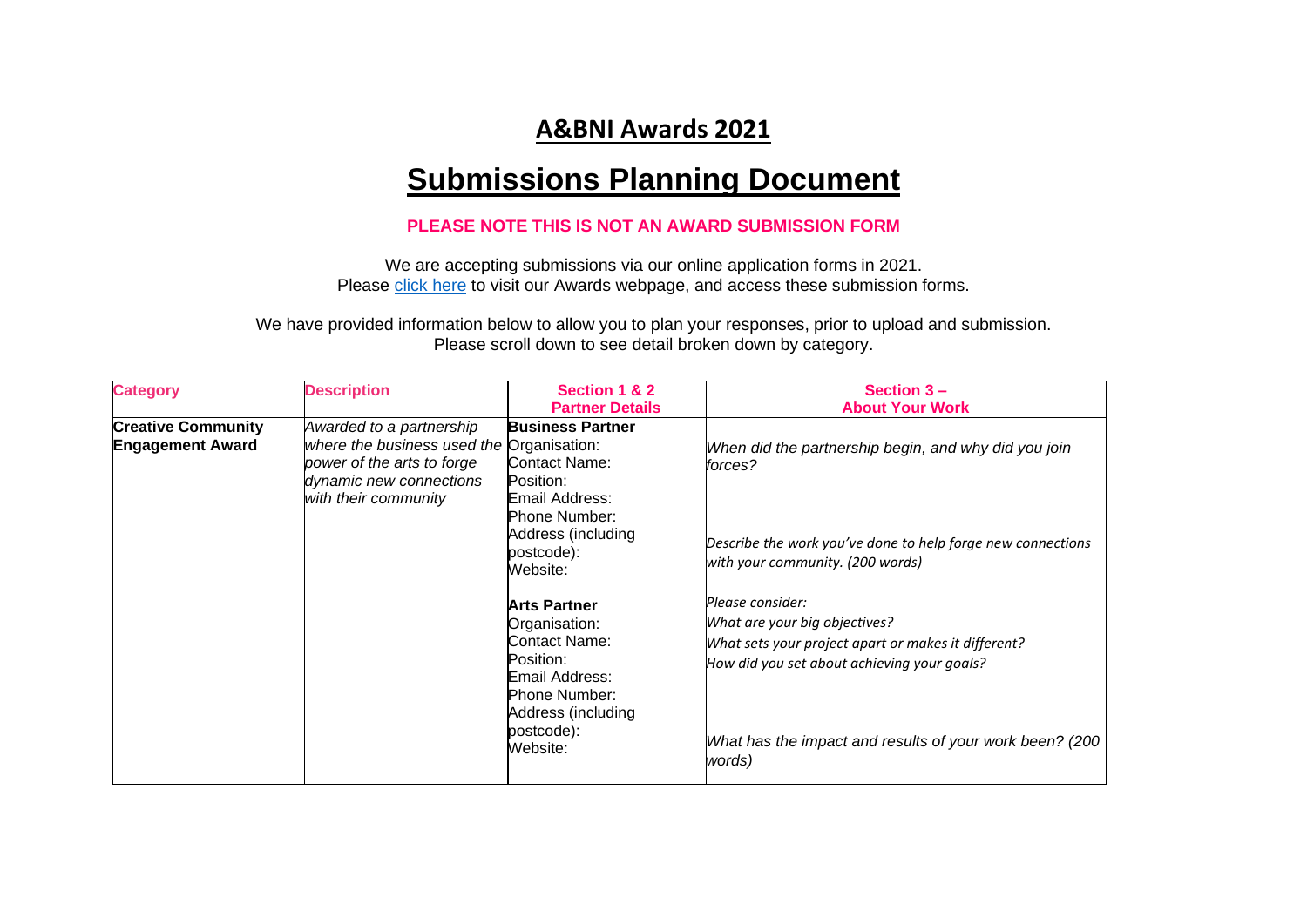|              |                                                                                                                                                                           | If completing on certain<br>browsers, this information<br>may autofill. | We want to know about how your work has made a<br>difference, be it big or small wins. Please share any<br>statistics that help demonstrate your success.           |
|--------------|---------------------------------------------------------------------------------------------------------------------------------------------------------------------------|-------------------------------------------------------------------------|---------------------------------------------------------------------------------------------------------------------------------------------------------------------|
|              |                                                                                                                                                                           | We may also be able to ask<br>the system to remember<br>their details.  | What did both partners think about the work?                                                                                                                        |
|              |                                                                                                                                                                           |                                                                         | Please include 2 quotes, one from an individual in the<br>participating arts organisation, and one from an individual<br>in the participating business organisation |
|              |                                                                                                                                                                           |                                                                         | Do you see the partnership developing, and if so, what<br>would you love to do next?                                                                                |
|              |                                                                                                                                                                           |                                                                         | Make your project come to life for us with supporting<br>content.                                                                                                   |
|              |                                                                                                                                                                           |                                                                         | Attach any photos, videos or documents that will help us<br>get to know your work a bit better, and show it off in its<br>best light.                               |
| <b>Award</b> | Staff Family Engagement Awarded to an organisation<br>that prioritised connecting<br>and uplifting its staff and their<br>families by harnessing<br>the power of the arts | As above                                                                | When did the partnership begin, and why did you join<br>forces?                                                                                                     |
|              |                                                                                                                                                                           |                                                                         | Describe the work you have undertaken to engage staff<br>and their families (200 words)                                                                             |
|              |                                                                                                                                                                           |                                                                         | Please consider:                                                                                                                                                    |
|              |                                                                                                                                                                           |                                                                         | What are your big objectives?                                                                                                                                       |
|              |                                                                                                                                                                           |                                                                         | What sets your project apart or makes it different?                                                                                                                 |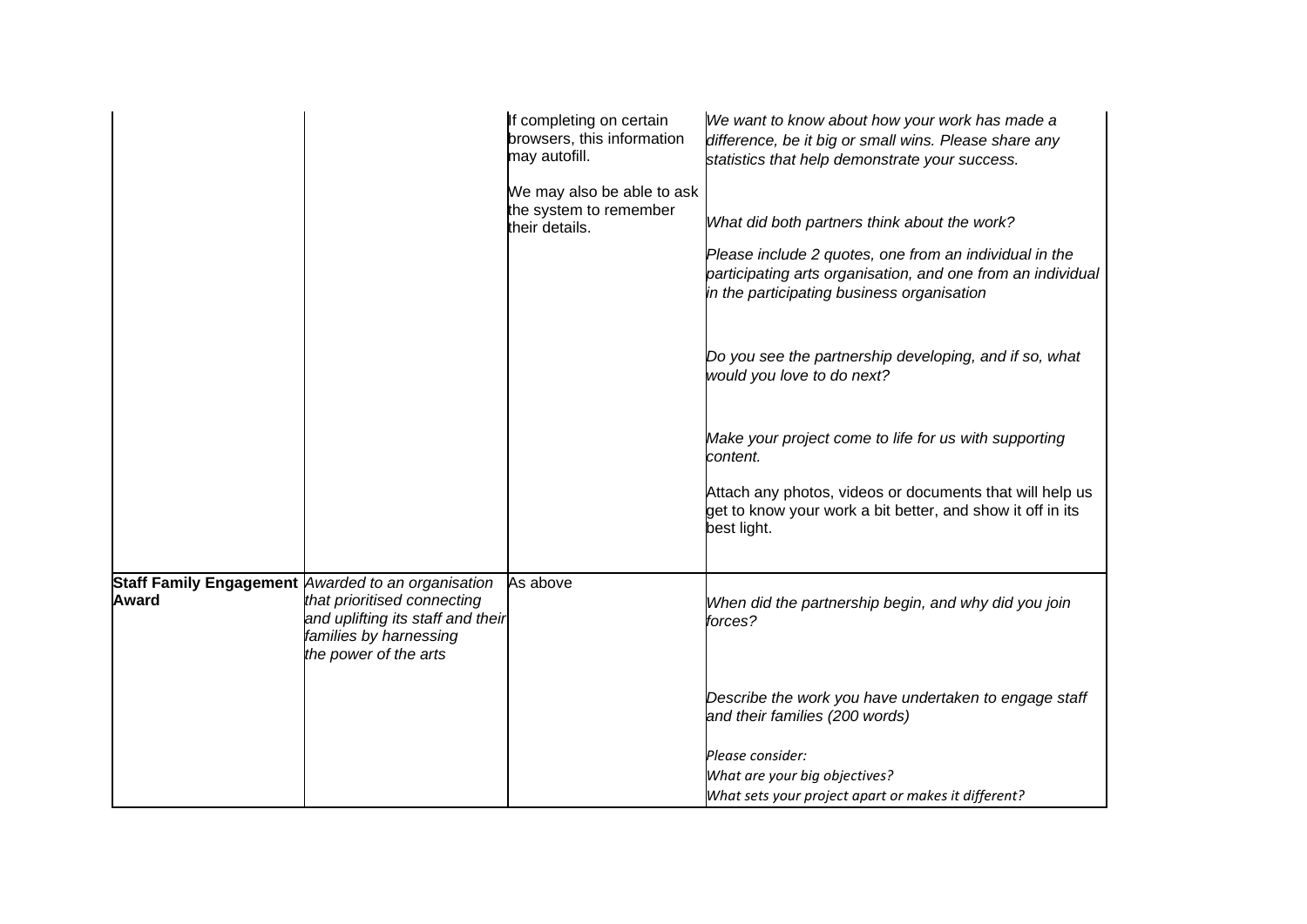|  | How did you set about achieving your goals?                                                                                                                                                                                        |
|--|------------------------------------------------------------------------------------------------------------------------------------------------------------------------------------------------------------------------------------|
|  | What has the impact and results of your work been?                                                                                                                                                                                 |
|  | What did the families who enjoyed your work think? We<br>want to know about how your work has made a<br>difference, be it big or small wins. Please share any<br>statistics that help demonstrate your success here (200<br>words) |
|  | What did both partners think about the work?                                                                                                                                                                                       |
|  | Please include 2 quotes, one from an individual in the<br>participating arts organisation, and one from an individual<br>in the participating business organisation                                                                |
|  | Do you see the partnership developing, and if so, what<br>would you want to do next?                                                                                                                                               |
|  | Make your project come to life for us with supporting<br>content.                                                                                                                                                                  |
|  | Attach any photos, videos or documents that will help us<br>get to know your work a bit better, and show it off in its<br>best light.                                                                                              |
|  |                                                                                                                                                                                                                                    |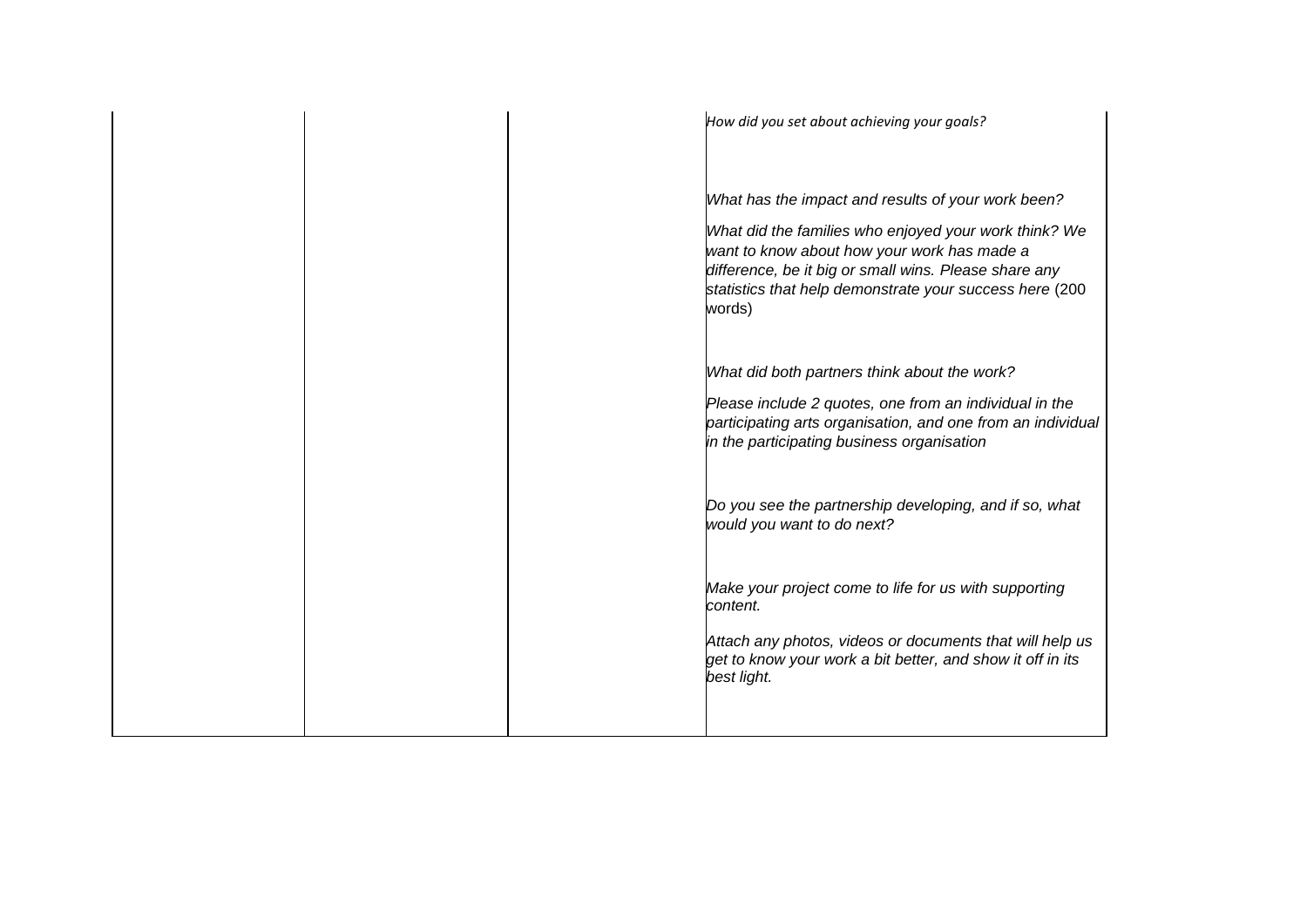| <b>Mental Health &amp;</b><br><b>Wellbeing Award</b> | This award celebrates a<br>creative partnership<br>which successfully<br>supported good mental<br>health and wellbeing. | As above | When did the partnership begin, and why did you join<br>forces?                                                                                                     |
|------------------------------------------------------|-------------------------------------------------------------------------------------------------------------------------|----------|---------------------------------------------------------------------------------------------------------------------------------------------------------------------|
|                                                      |                                                                                                                         |          | Tell us about your work to support good mental health.<br>(200 words)                                                                                               |
|                                                      |                                                                                                                         |          | Please consider:<br>What are your big objectives?<br>What sets your project apart or makes it different?<br>How did you set about achieving your goals?             |
|                                                      |                                                                                                                         |          | What has the impact and results of your work been? (200<br>words)                                                                                                   |
|                                                      |                                                                                                                         |          | We want to know about how your work has made a<br>difference, be it big or small wins. Please share any<br>statistics that help demonstrate your success.           |
|                                                      |                                                                                                                         |          | What did both partners think about the work?                                                                                                                        |
|                                                      |                                                                                                                         |          | Please include 2 quotes, one from an individual in the<br>participating arts organisation, and one from an individual<br>in the participating business organisation |
|                                                      |                                                                                                                         |          | Do you see the partnership developing, and if so, what<br>would you want to do next?                                                                                |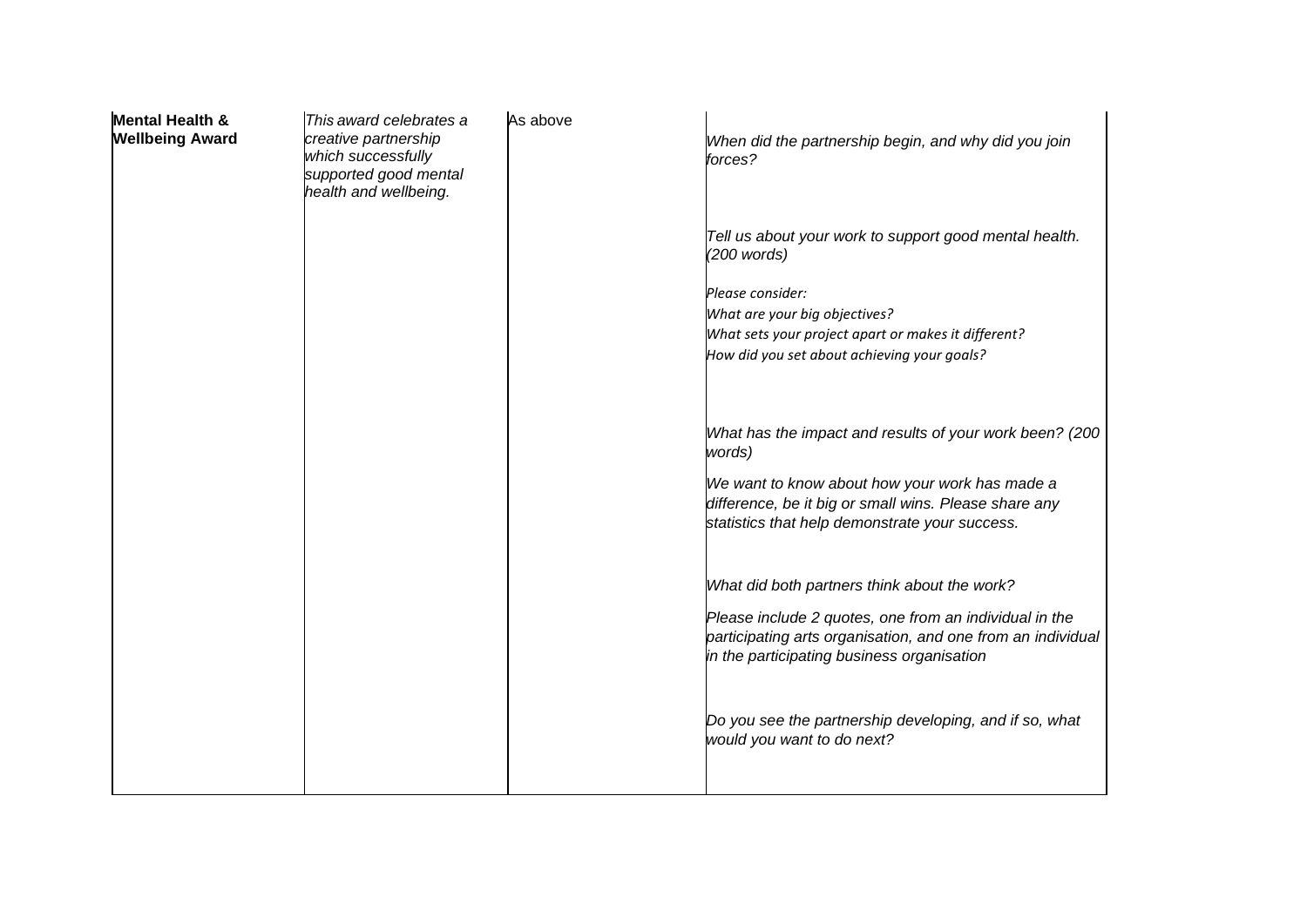|                               |                                                                                                                                                                               |          | Make your project come to life for us with supporting<br>content.<br>Attach any photos, videos or documents that will help us<br>get to know your work a bit better, and show it off in its<br>best light.                                                                                                                                                                                                                                            |
|-------------------------------|-------------------------------------------------------------------------------------------------------------------------------------------------------------------------------|----------|-------------------------------------------------------------------------------------------------------------------------------------------------------------------------------------------------------------------------------------------------------------------------------------------------------------------------------------------------------------------------------------------------------------------------------------------------------|
| <b>Upskilling Staff Award</b> | Awarded to a partnership in<br>which the business<br>harnessed the power of the<br>arts to strategically and<br>creatively build the<br>professional skills of their<br>staff | As above | When did the partnership begin, and why did you join<br>forces?<br>Tell us about your work to help upskill and empower staff<br>(200 words)<br>What are your big objectives?<br>What sets your project apart or makes it different?<br>How did you set about achieving your goals?                                                                                                                                                                    |
|                               |                                                                                                                                                                               |          | What has the impact and results of your work been? (200<br>words)<br>We want to know about how your work has made a<br>difference, be it big or small wins. Please share any<br>statistics that help demonstrate your success.<br>What did both partners think about the work?<br>Please include 2 quotes, one from an individual in the<br>participating arts organisation, and one from an individual<br>in the participating business organisation |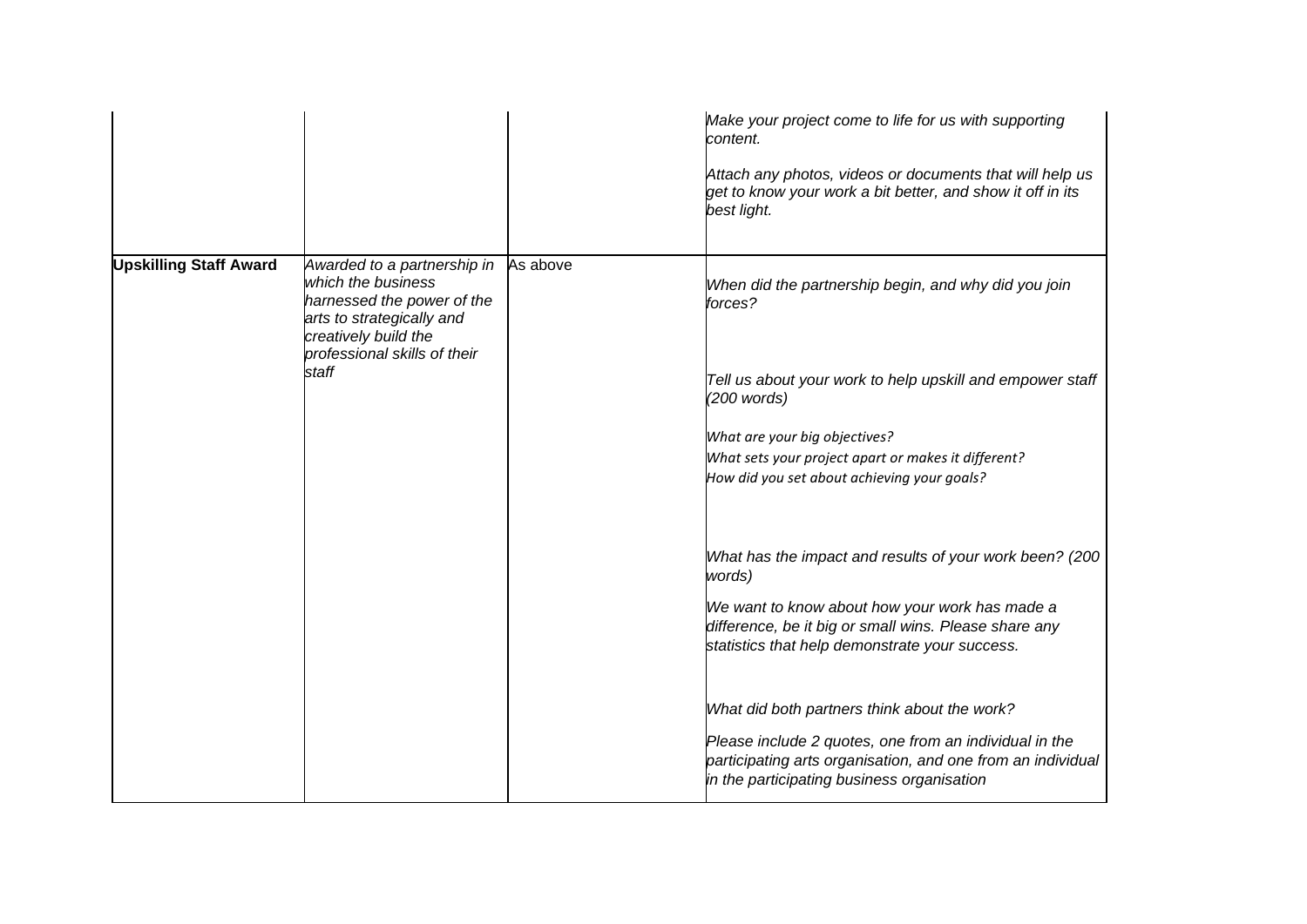|                                              |                                                                                                                                                                                                            |          | Do you see the partnership developing, and if so, what<br>would you want to do next?<br>Make your project come to life for us with supporting<br>content.<br>Attach any photos, videos or documents that will help us<br>get to know your work a bit better, and show it off in its<br>best light.                                                                                             |
|----------------------------------------------|------------------------------------------------------------------------------------------------------------------------------------------------------------------------------------------------------------|----------|------------------------------------------------------------------------------------------------------------------------------------------------------------------------------------------------------------------------------------------------------------------------------------------------------------------------------------------------------------------------------------------------|
| <b>Brand Storytelling Award Awarded to a</b> | partnership that engaged the<br>arts to strategically and<br>creatively communicate the<br>organisations' brand<br>and story,<br>thus enabling them<br>to creatively connect with<br>their target markets. | As above | When did the partnership begin, and why did you join<br>forces?<br>Tell us how you harnessed the power of the arts to tell<br>your brand story (200 words)<br>What audiences were you trying to reach?<br>What story were you trying to tell?<br>What were your 'big goals', and how did you set about<br>achieving them?<br>What has the impact and results of your work been? (200<br>words) |
|                                              |                                                                                                                                                                                                            |          | We want to know about how your work has made a<br>difference, be it big or small wins. Please share any<br>statistics that help demonstrate your success.                                                                                                                                                                                                                                      |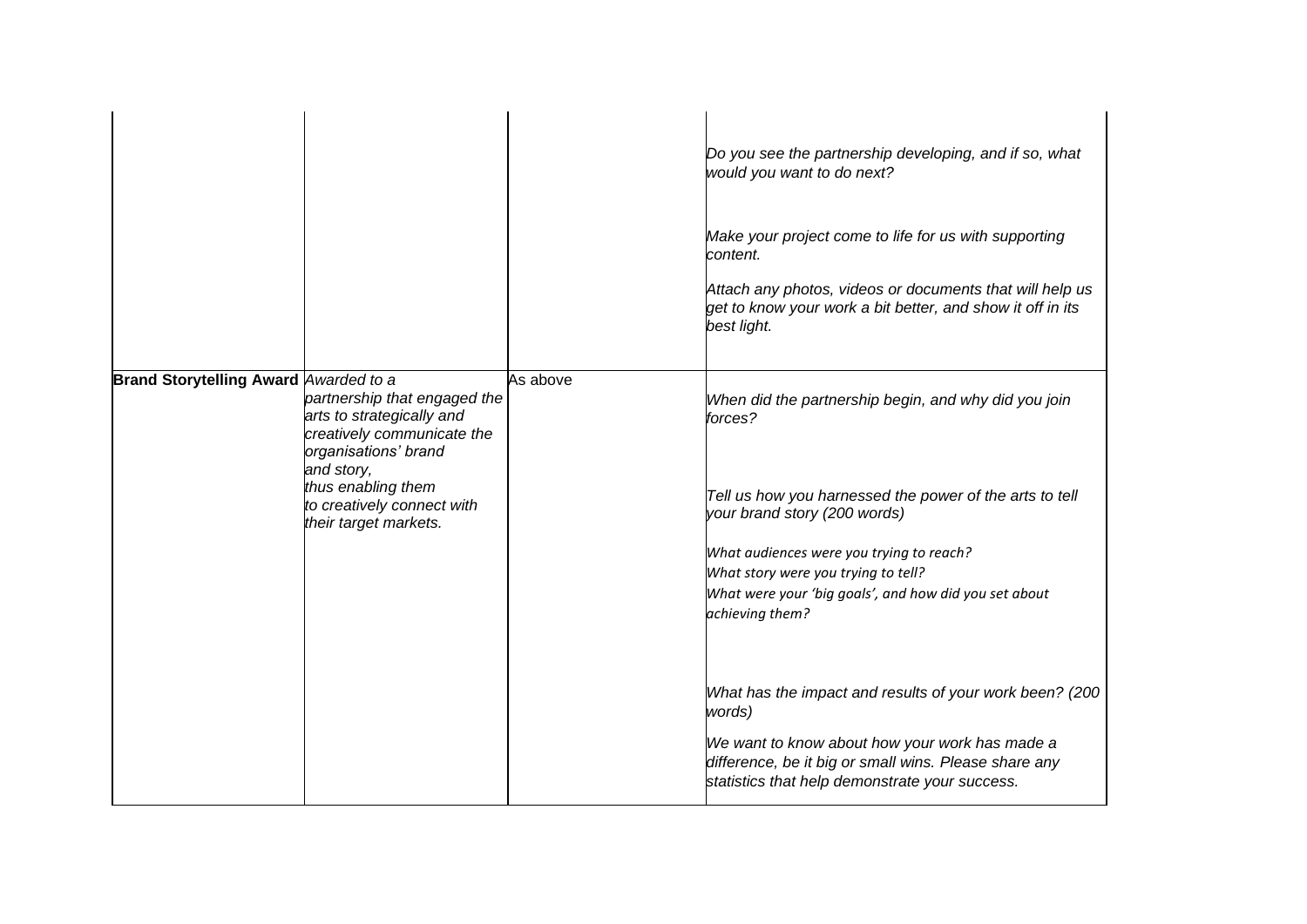|                          |                                                                                                                                  |          | What did both partners think about the work?                                                                                                                        |
|--------------------------|----------------------------------------------------------------------------------------------------------------------------------|----------|---------------------------------------------------------------------------------------------------------------------------------------------------------------------|
|                          |                                                                                                                                  |          | Please include 2 quotes, one from an individual in the<br>participating arts organisation, and one from an individual<br>in the participating business organisation |
|                          |                                                                                                                                  |          | Do you see the partnership developing, and if so, what<br>would you want to do next?                                                                                |
|                          |                                                                                                                                  |          | Make your project come to life for us with supporting<br>content.                                                                                                   |
|                          |                                                                                                                                  |          | Attach any photos, videos or documents that will help us<br>get to know your work a bit better, and show it off in its<br>best light.                               |
| <b>New Sponsor Award</b> | Awarded to a business that<br>has developed a new<br>partnership with the arts to<br>creatively meet its business<br>objectives. | As above | When did the partnership begin, and why did you join<br>forces?                                                                                                     |
|                          |                                                                                                                                  |          | Tell us how you have worked together to creatively meet<br>the business' organisational objectives (200 words)                                                      |
|                          |                                                                                                                                  |          | What were your big objectives?                                                                                                                                      |
|                          |                                                                                                                                  |          | What set your project apart or made it different?                                                                                                                   |
|                          |                                                                                                                                  |          | How did you set about achieving your goals?                                                                                                                         |
|                          |                                                                                                                                  |          |                                                                                                                                                                     |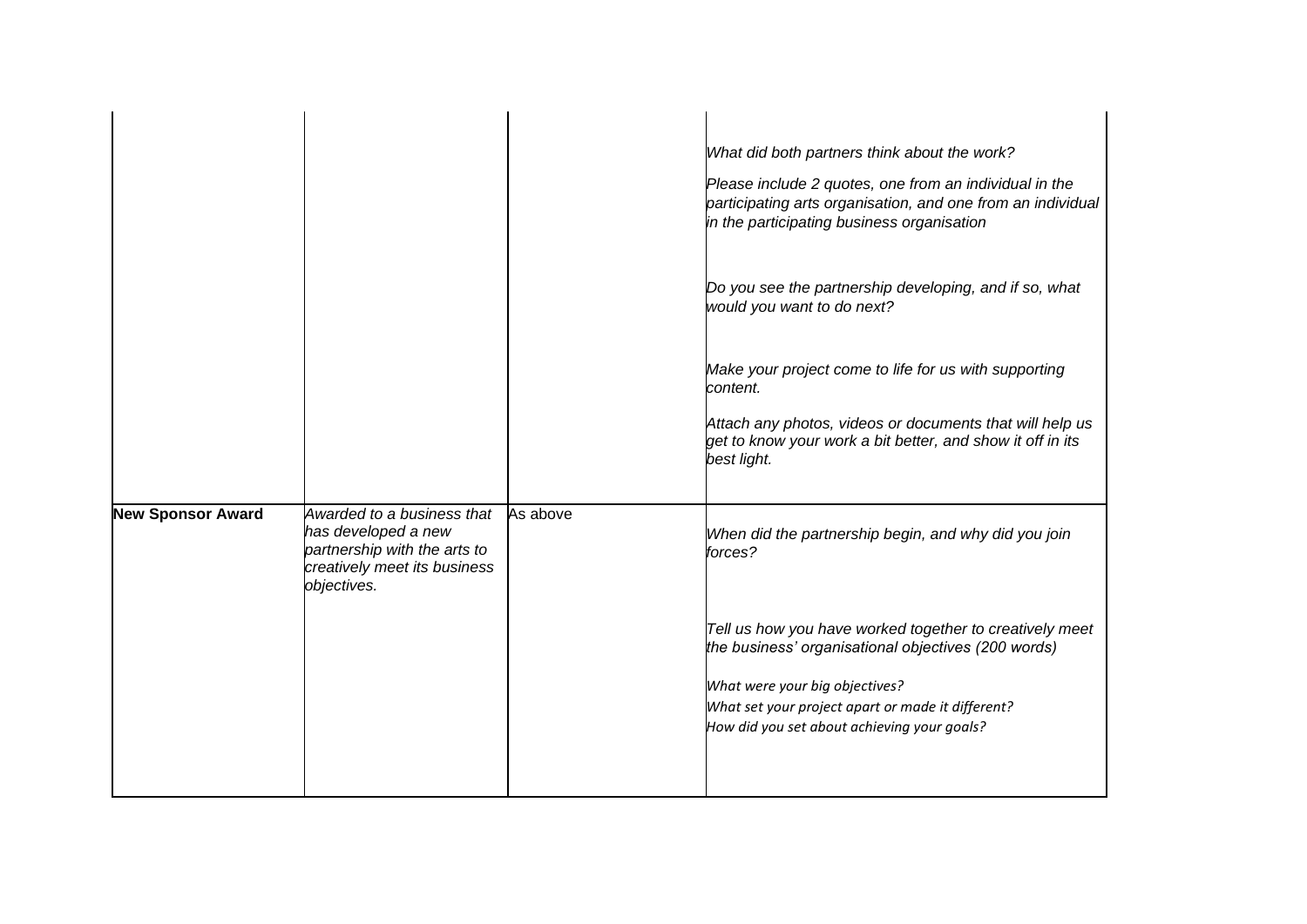|                                              |                                                                                                                                            |                                                                         | What has the impact and results of your work been? (200<br>words)<br>We want to know about how your work has made a<br>difference, be it big or small wins. Please share any<br>statistics that help demonstrate your success. |
|----------------------------------------------|--------------------------------------------------------------------------------------------------------------------------------------------|-------------------------------------------------------------------------|--------------------------------------------------------------------------------------------------------------------------------------------------------------------------------------------------------------------------------|
|                                              |                                                                                                                                            |                                                                         | What do both partners have to say about this new<br>relationship?                                                                                                                                                              |
|                                              |                                                                                                                                            |                                                                         | Please include 2 quotes, one from an individual in the<br>participating arts organisation, and one from an individual<br>in the participating business organisation                                                            |
|                                              |                                                                                                                                            |                                                                         | Do you see the partnership developing, and if so, what<br>would you want to do next?                                                                                                                                           |
|                                              |                                                                                                                                            |                                                                         | Make your work come to life for us with supporting<br>content.                                                                                                                                                                 |
|                                              |                                                                                                                                            |                                                                         | Attach any photos, videos or documents that will help us<br>get to know your work a bit better, and show it off in its<br>best light.                                                                                          |
| <b>Inspirational Trustee</b><br><b>Award</b> | <b>Inspirational Trustee is</b><br>awarded to an individual<br>who, in a voluntary capacity,<br>has added outstanding                      | <b>Nominated Board</b><br><b>Members' Contact</b><br><b>Information</b> | Please provide a brief description of the work of the arts<br>organization the nominated trustee is part of (200 words)                                                                                                        |
|                                              | benefit to an arts<br>organisation in a governance Member:<br>role, perhaps through a<br>formal professional<br>development placement such | Name of Nominated Board<br>Position on Board (if any):                  | Please provide a detailed supporting statement as to why<br>the nominated Board Member should win the Allianz Arts<br>& Business NI Inspirational Trustee Award.                                                               |